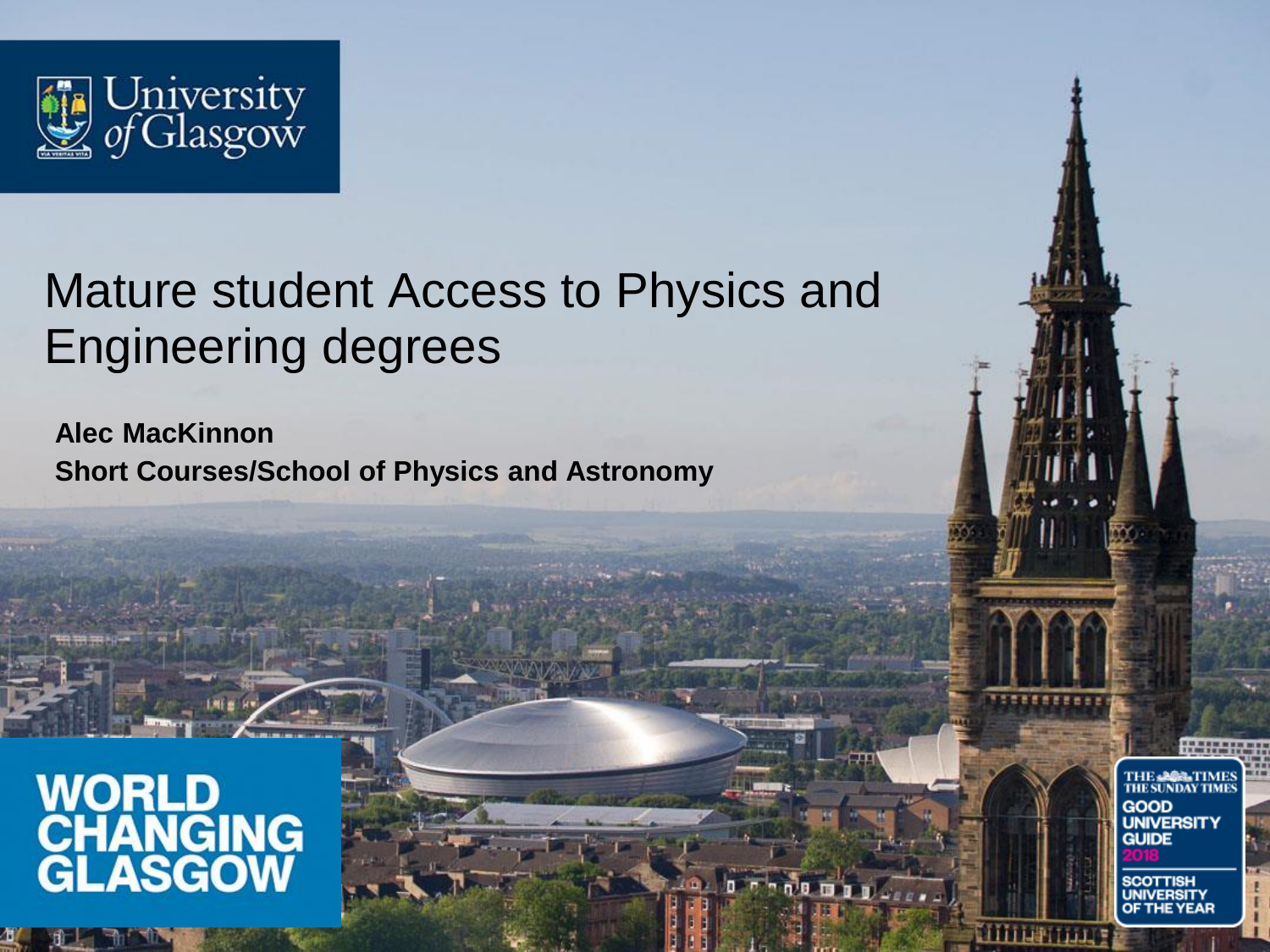

"Mature students are anyone over the age of 21 who didn't go to university after school or college. Some might have taken gap years to volunteer and travel the world, while 40% of mature students are over 30 and have had work, mortgage, or family responsibilities ……

…..Around a third of undergraduates are mature students – of all ages and backgrounds."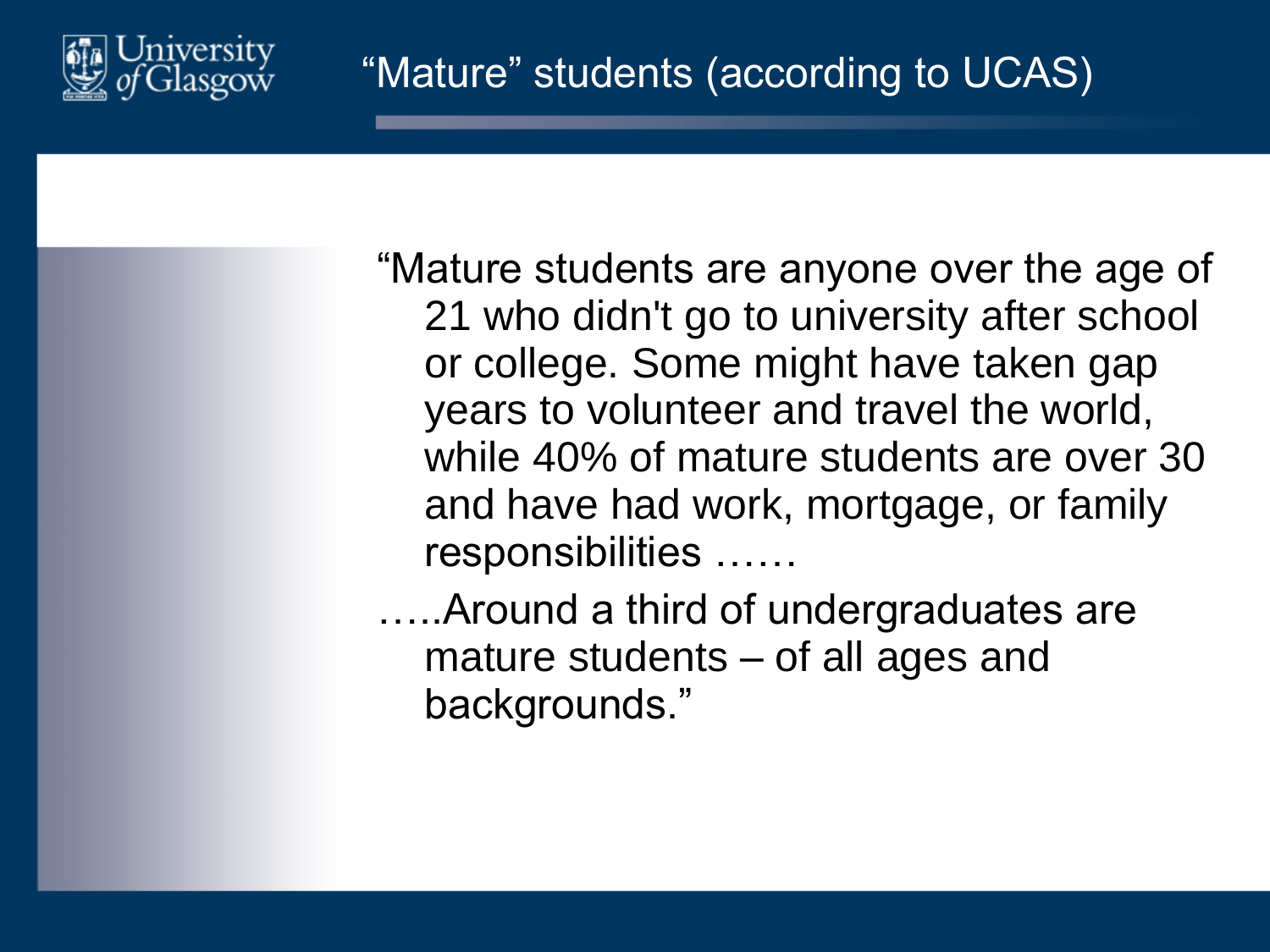# **Adult Learning in Scotland<br>Statement of Ambition**





**Adult Learning in Scotlar**<br>Statement of Ambition

## Education Scotland, 2014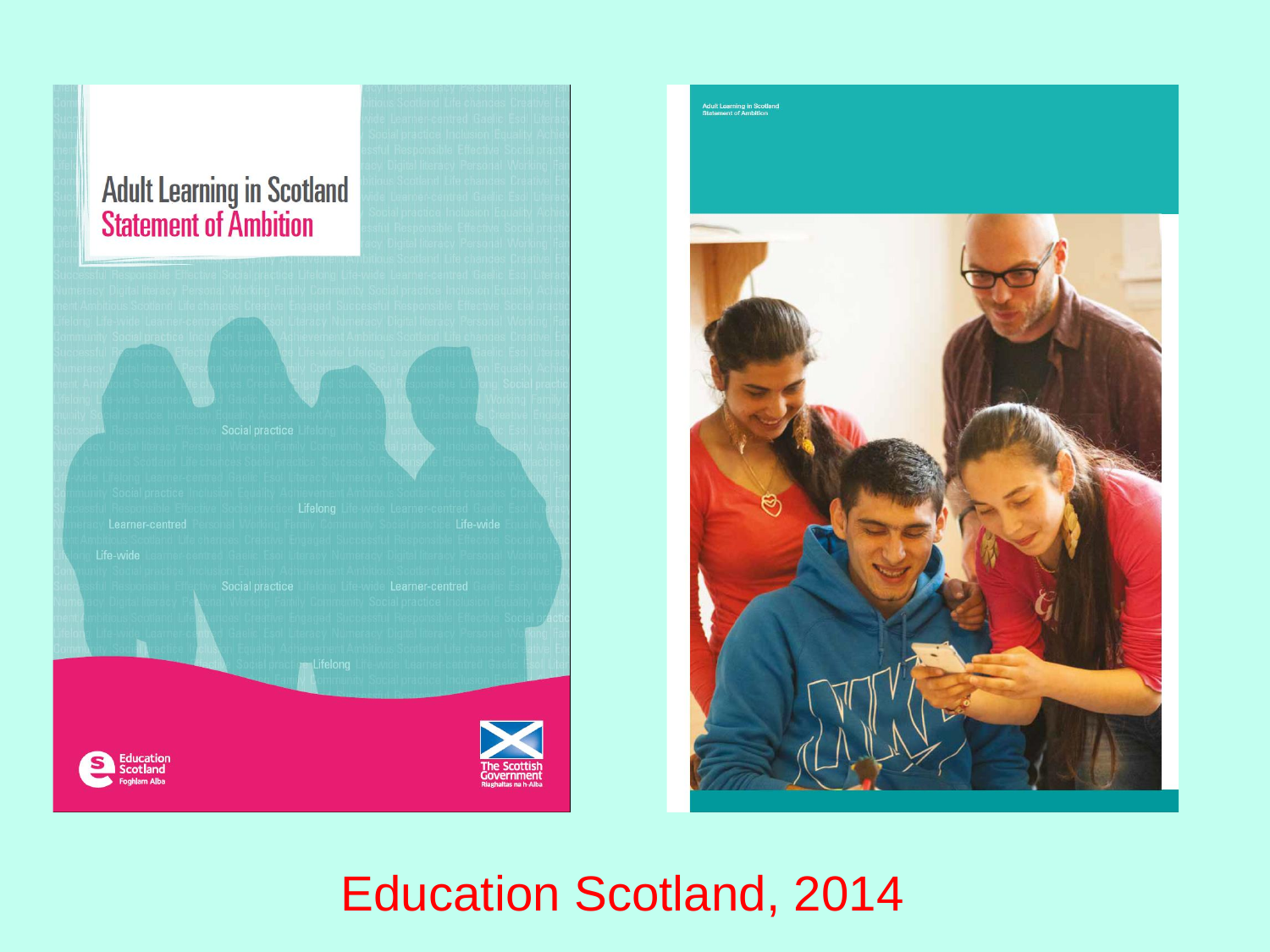#### Adult learning: why?



1.1 Adult learning is essential to enable and encourage adults in Scotland to acquire the knowledge, skills and confidence necessary to play an active and productive role, both personally and societally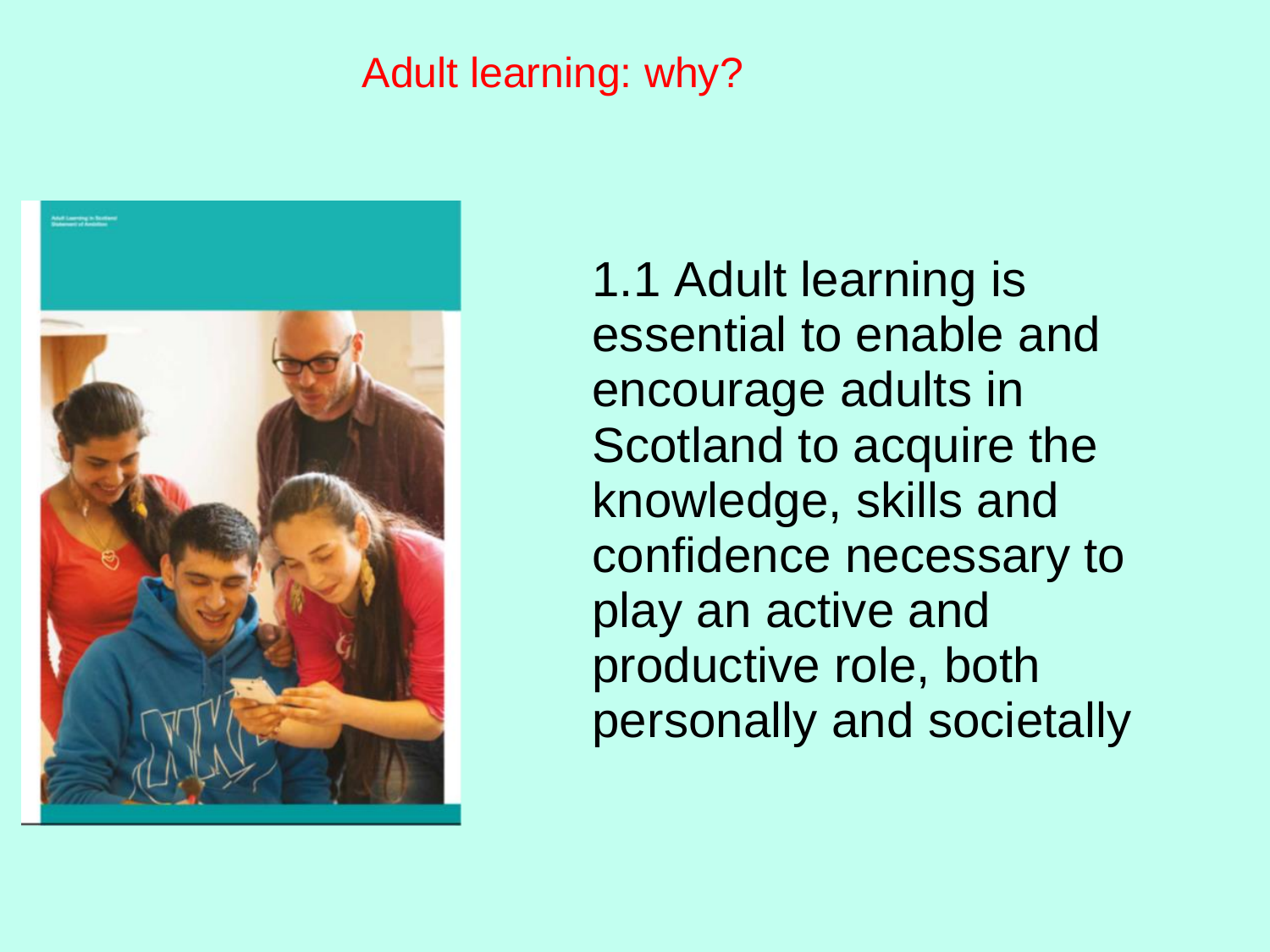#### Adult learning: why?



1.7 Changes in personal life, family life, working life or community life can be a stimulus to new learning. These changes can occur at any age. Successful and relevant learning provides a means to negotiate life's transitions and can reduce stress, conflict and, potentially, the need for state intervention.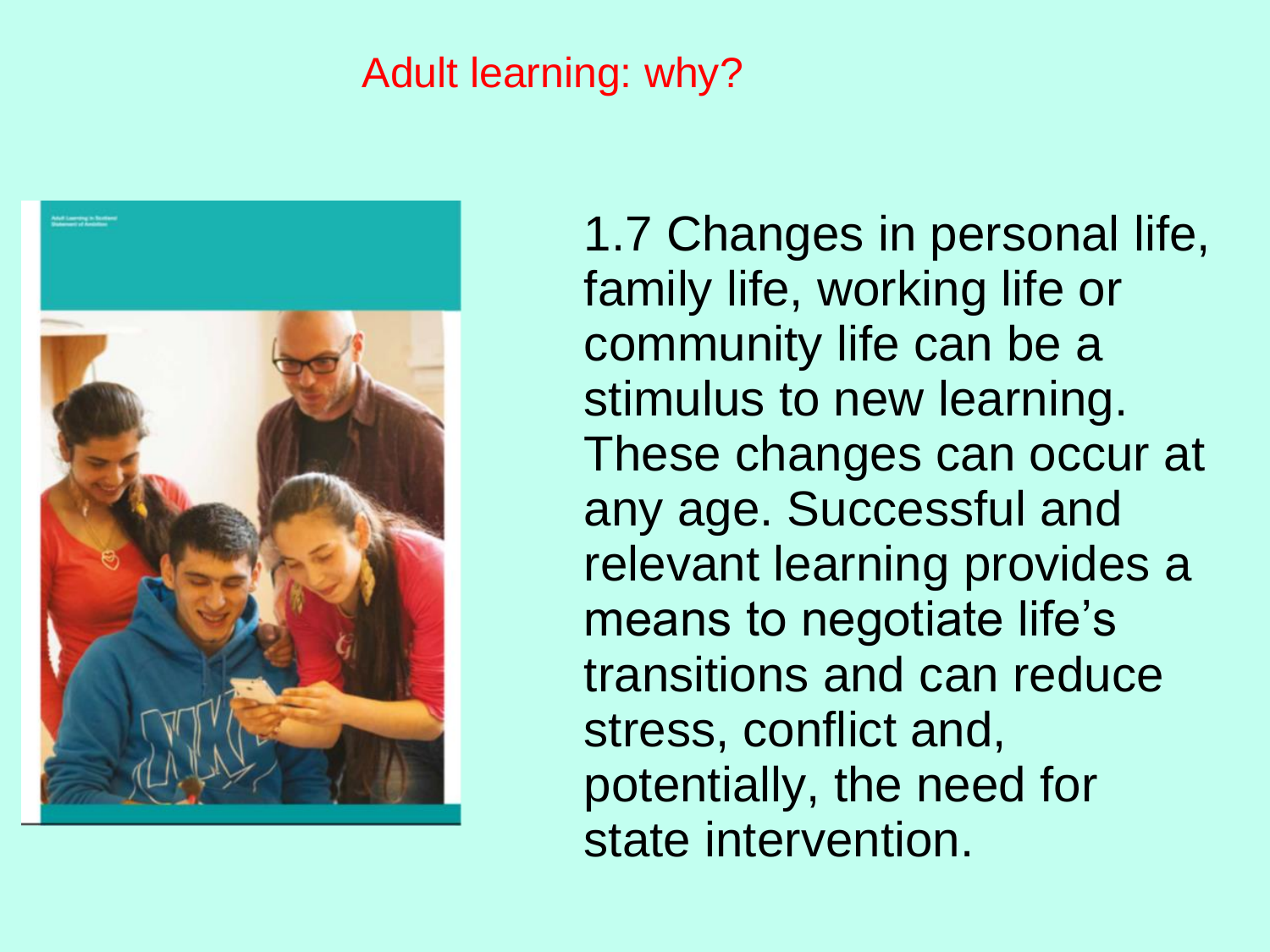#### Adult learning: why?



1.9 Adult learning is at the core of a Scottish knowledge-based society It drives the development of an improved personal skill base, increases the focus on achieving better outcomes for communities, and provides improved life chances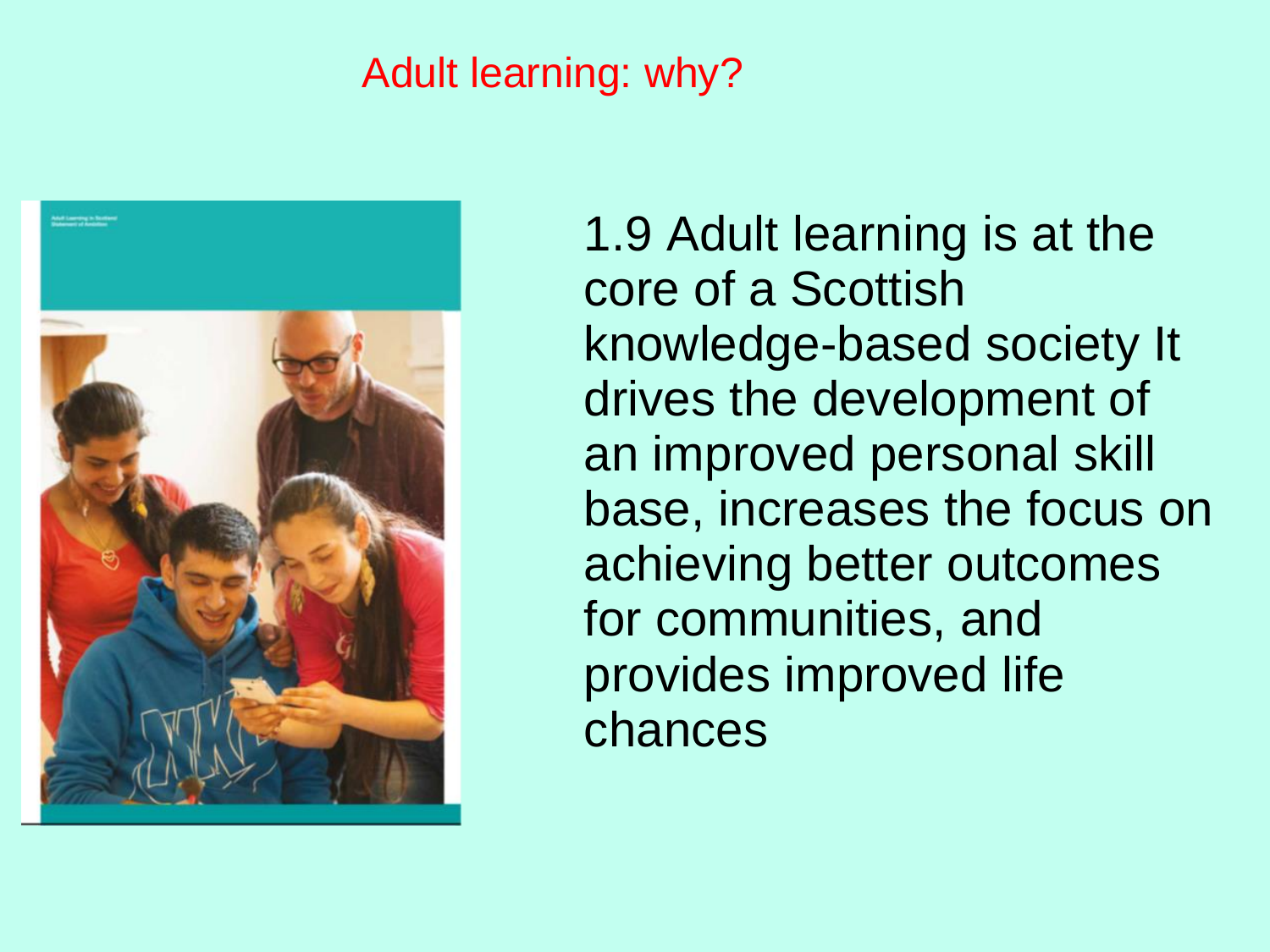

#### DACE, 59 Oakfield Avenue, 1961-2001

- Extra-mural Department from 1952 ("DACE" from 1985)
- Access programme from 1979, "…based on the conviction that there are many adults potentially able to benefit from higher education who have not had the opportunity"
- Aims to provide a preparation for degree study, paying attention to the needs and circumstances of adults returning to education
- NB Scottish Wider Access Programme from ~1985

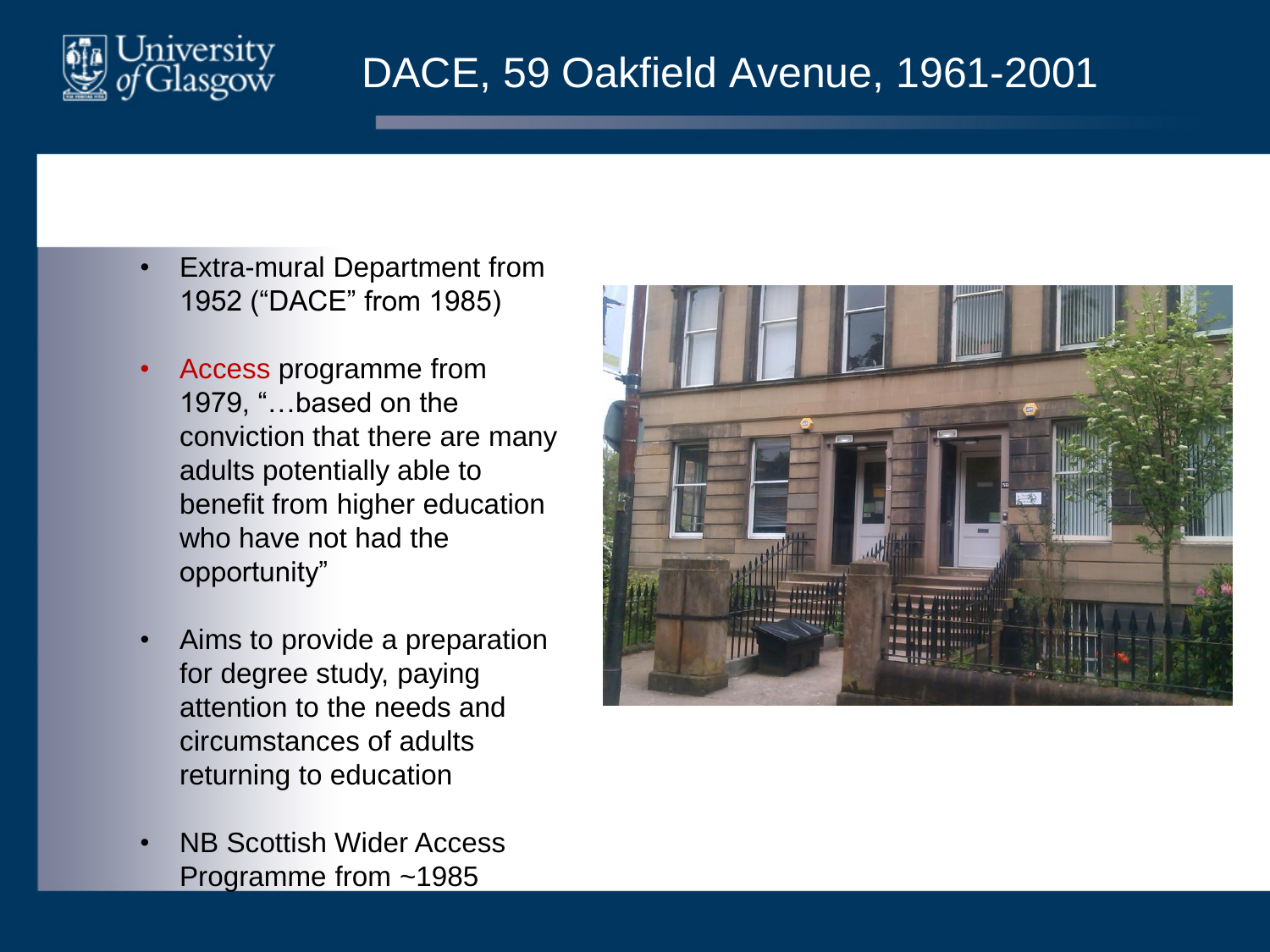

#### Access students prepare for study by studying two subjects in depth

Accepted for most degrees in University of Glasgow, except Medicine/Dentistry/Vet

Unique(?) among Scottish in-house programmes in giving access to sciences

Assessment: combination of coursework/final exam, mirroring Level 1 assessment practices

GUIDANCE!!

|                                      | <b>MONDAY</b>                                                    | <b>TUESDAY</b>                                                                                                         | <b>WEDNESDAY</b>                                                                                                                       | <b>THURSDAY</b>                                                                                                                          | <b>FRIDAY</b> |
|--------------------------------------|------------------------------------------------------------------|------------------------------------------------------------------------------------------------------------------------|----------------------------------------------------------------------------------------------------------------------------------------|------------------------------------------------------------------------------------------------------------------------------------------|---------------|
| Social Sciences<br>οğ<br><b>Arts</b> |                                                                  | <b>Psychology</b><br>$(d)$ :<br>$10am - 12$<br>noon                                                                    |                                                                                                                                        | <b>English</b><br>Literature (d):<br>10am -12<br>noon                                                                                    |               |
|                                      |                                                                  | Sociology (d):<br>$1-3pm$                                                                                              | <b>Scottish</b><br><b>History:</b><br>$1-3pm$<br>Law:<br>$4-6$ pm                                                                      | <b>Medieval</b><br><b>History:</b><br>$1-3pm$                                                                                            |               |
|                                      | <b>Philosophy:</b><br>$6-8$ pm<br>Psychology<br>(e):<br>$7-9$ pm | <b>History of</b><br>Art:<br>6.30-8.30pm<br><b>English</b><br>Literature (e):<br>6.30-8.30pm<br>Economics:<br>$7-9$ pm | Social &<br><b>Economic</b><br><b>History:</b><br>6.30-8.30pm<br><b>Classical</b><br><b>Studies</b><br>(Greece &<br>Rome):<br>$7-9$ pm | <b>Politics:</b><br>$6-8$ pm<br>Sociology (e):<br>6.30-8.30pm<br><b>Theology</b><br>8.<br><b>Religious</b><br><b>Studies:</b><br>$7-9pm$ |               |
| <b>Sciences</b>                      | <b>Chemistry:</b><br>6.30-9.30pm                                 | <b>Physics:</b><br>6.30-9.30pm                                                                                         | <b>Biology:</b><br>6.30-9.30pm                                                                                                         | <b>Mathematics:</b><br>6.30-9.30pm                                                                                                       |               |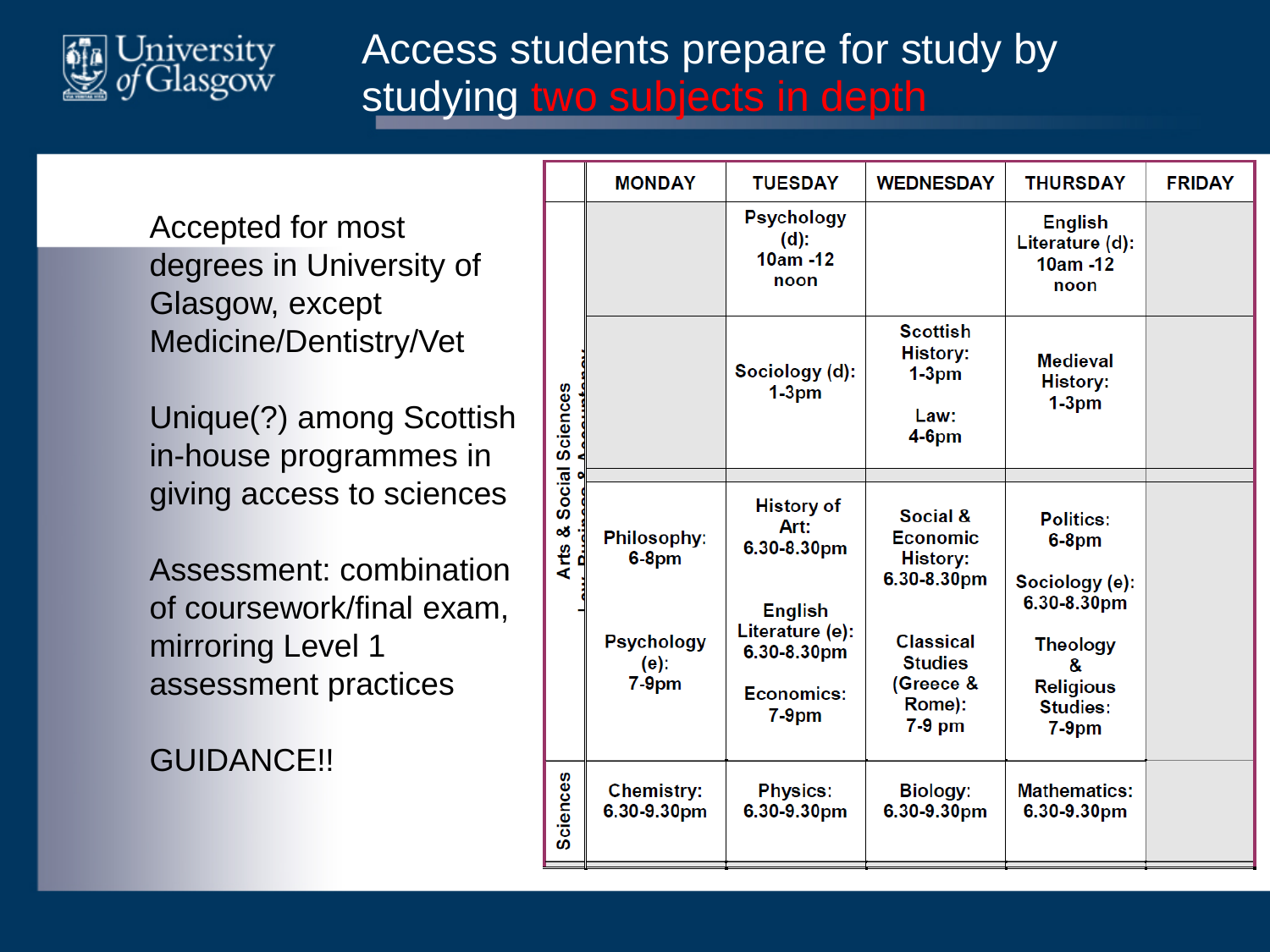

- Flawed decision-making in entering the programme
- Students' experience of the programme and institution generally
- Failure to cope with academic demands
- Events in students' lives external to the institution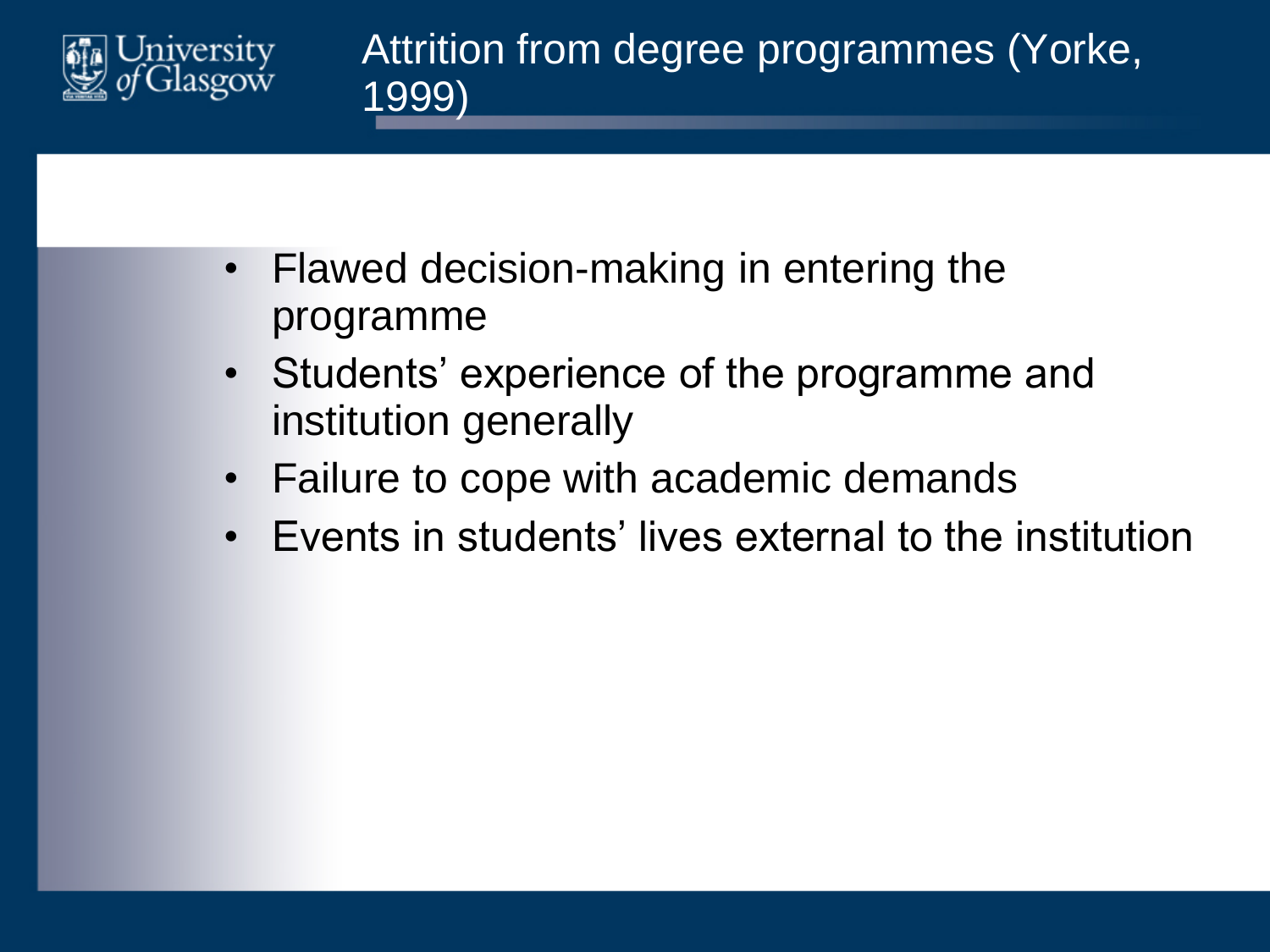

Physics: Mechanics, Gas Laws, Waves and Optics, Electricity, a little "modern physics"

Maths: basic algebraic skills; trigonometry, powers and logarithms; sets and functions; derivative, integral, extrema, simple differential equations; sequences and series; vectors

Generally straddling SQA Higher/University level 1

Aiming also to develop generic skills, e.g. problem-solving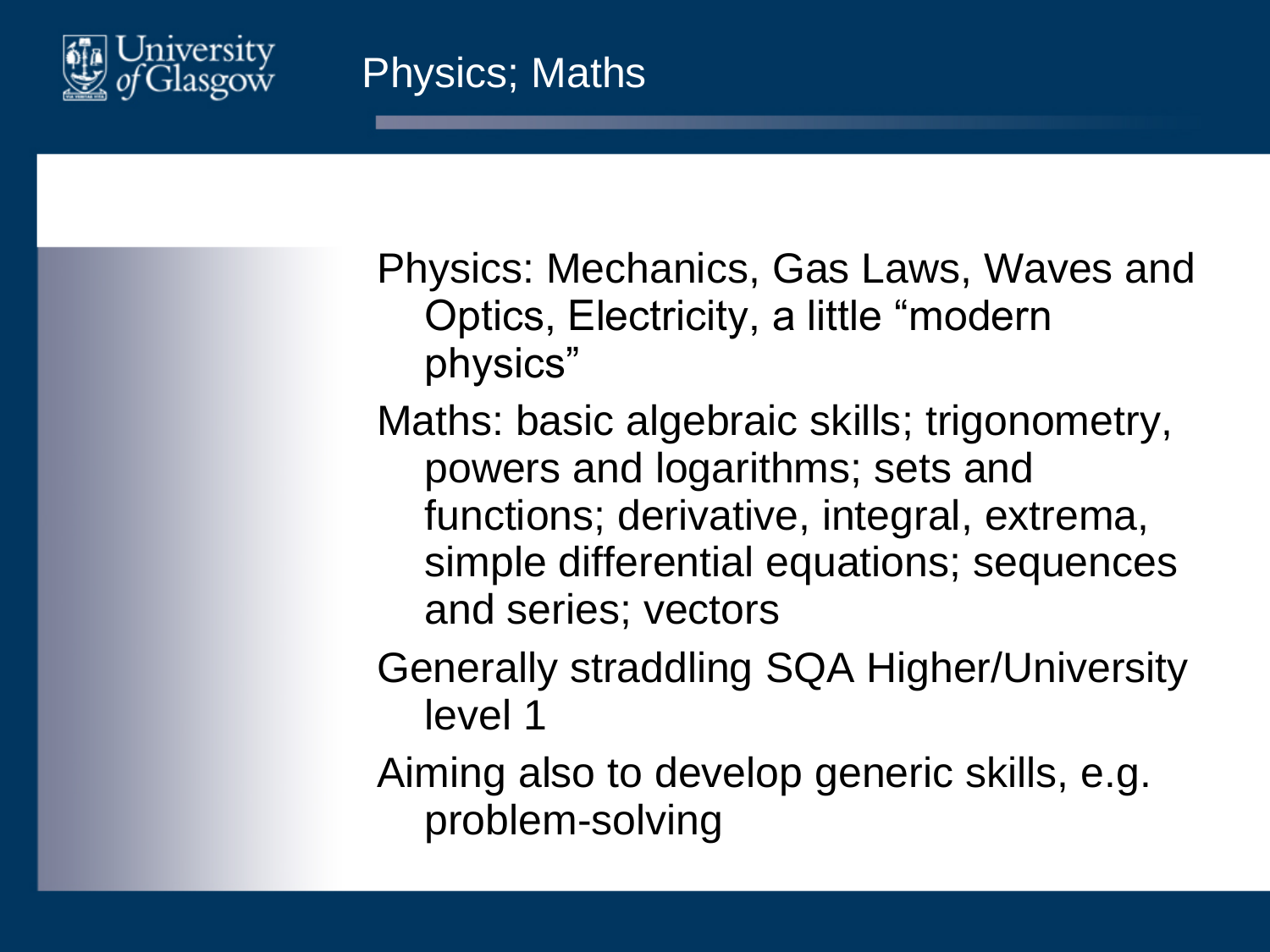

- Huge range of motivations:
	- Changing perception of relevance of education
	- Changing employment circumstances
	- Degree after a career
	- Women chased away from science
	- People who were ill in high school, had family difficulties, got pregnant….
- Impostor's syndrome!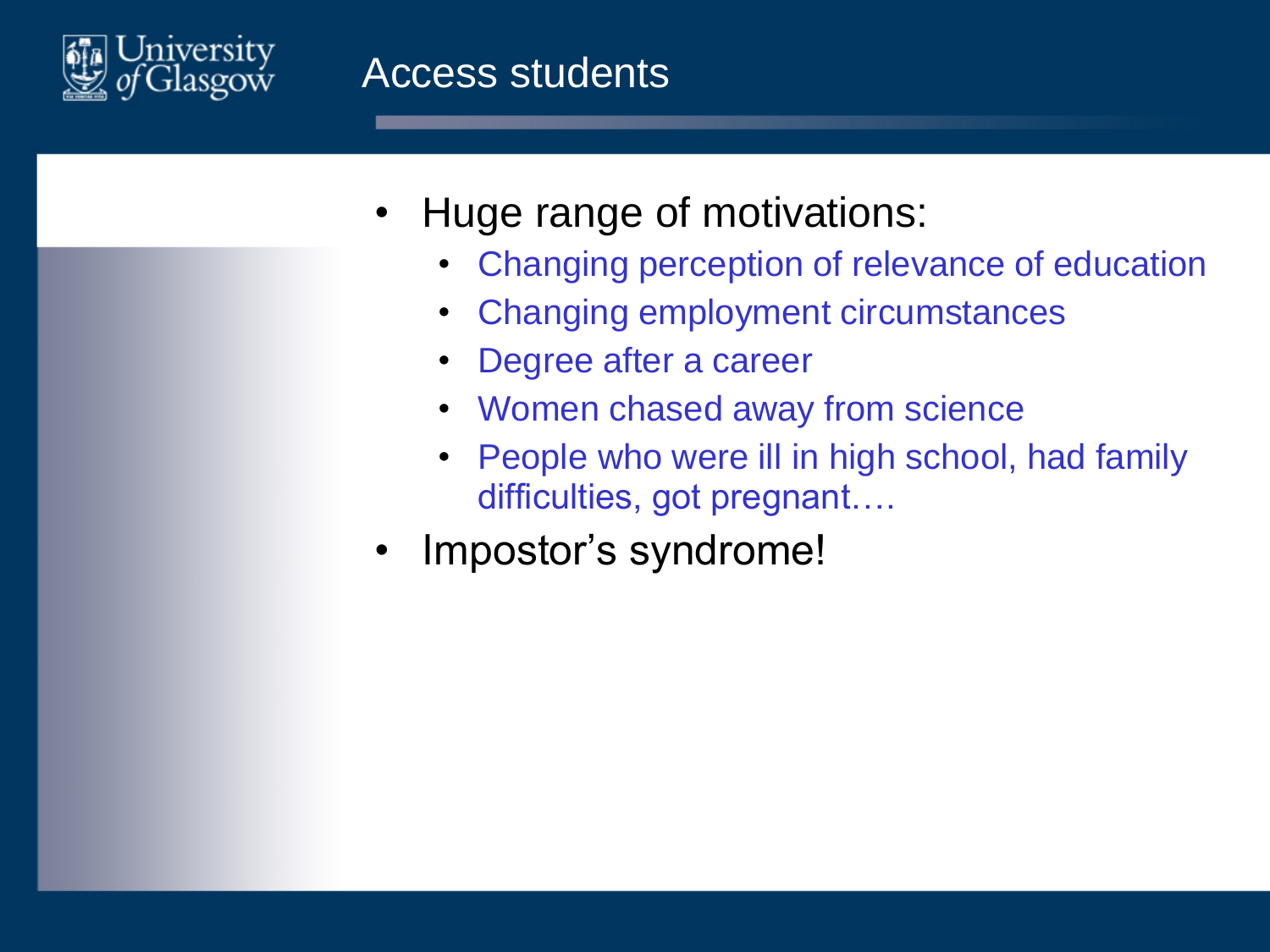

#### Access continues to grow!

| <b>Academic year</b> | <b>Number</b><br><b>starting</b><br><b>Access</b> | <b>Number</b><br>completing<br>(i.e. gaining<br>grades >D for<br>both subjects) | <b>Number</b><br>progressing<br>via UCAS (%<br>$\vert$ of initial<br>enrolments) |
|----------------------|---------------------------------------------------|---------------------------------------------------------------------------------|----------------------------------------------------------------------------------|
| 2016-17              | 248                                               | 141                                                                             | 124 (50%)                                                                        |
| 2015-16              | 191                                               | 106                                                                             | 84 (44%)                                                                         |
| 2014-15              | 183                                               | 112                                                                             | 92 (50%)                                                                         |

#### **Distribution over age, 2017-18 (N=270)**

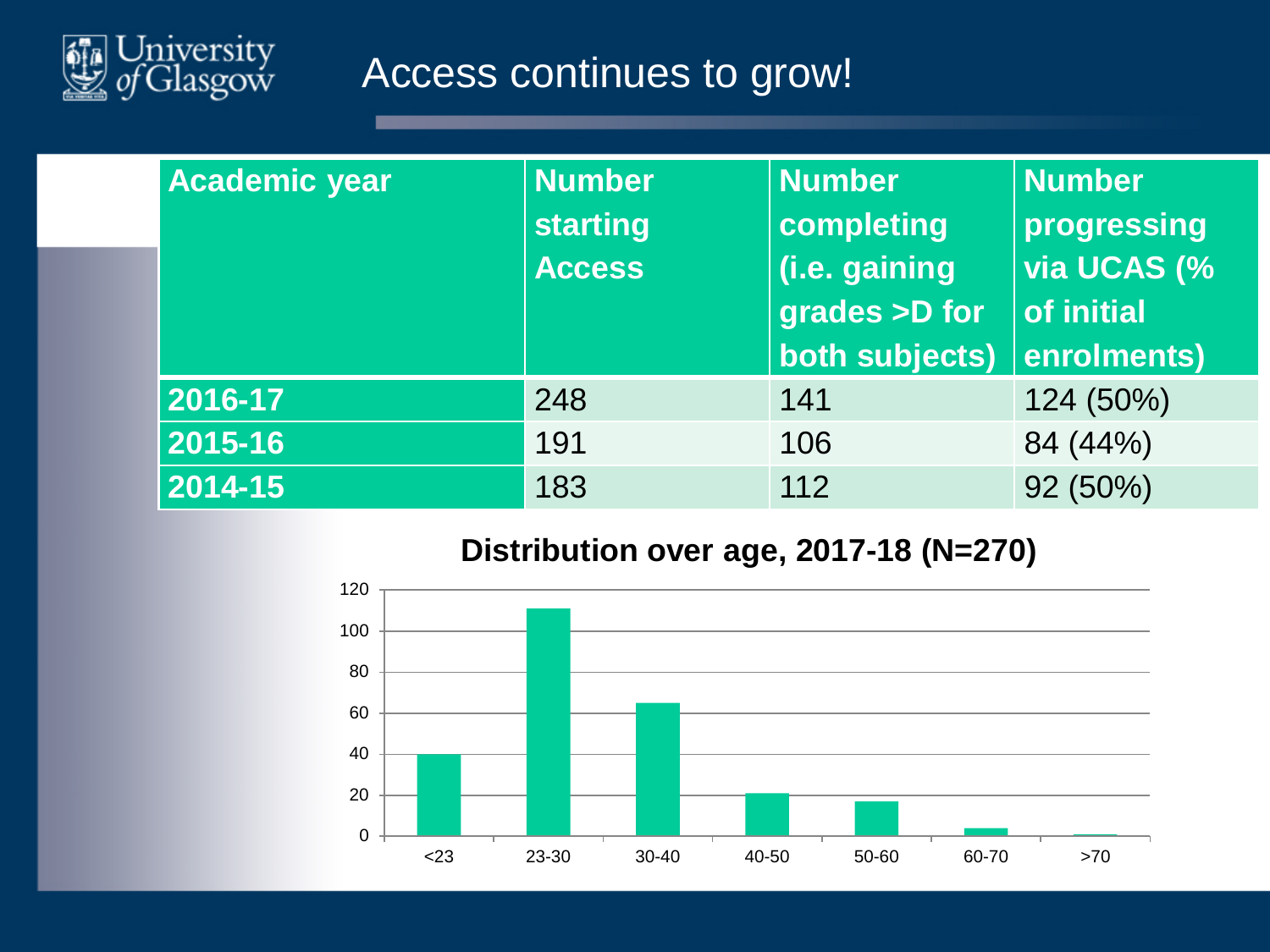

#### Widening Participation

"SIMD" = Scottish Index of Multiple **Deprivation** 

Ranks all postcodes in Scotland by several measures of deprivation

Used extensively in Scottish WP policy

#### **Distribution over SIMD quintile, 2017-18 1 = most deprived; N= 270**

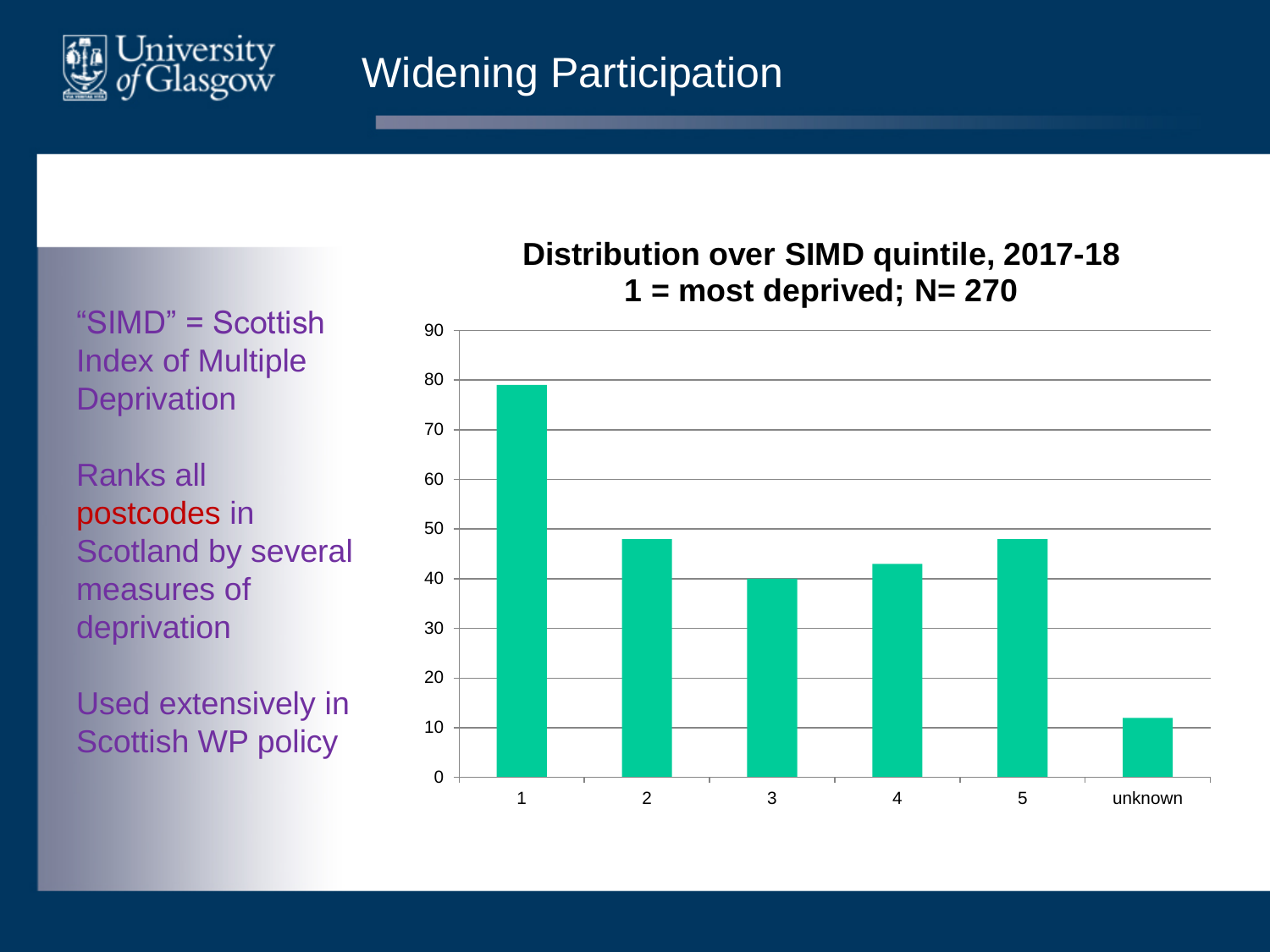

#### Access Physics students destinations

- E.g. 2016:
- Aero Engineering 1
- Civil Engineering 1
- Computing Science 2
- Electrical/Electronic Engineering 4
- Mathematics 1
- Physics 2
- In Glasgow; one or two more to Engineering degrees elsewhere